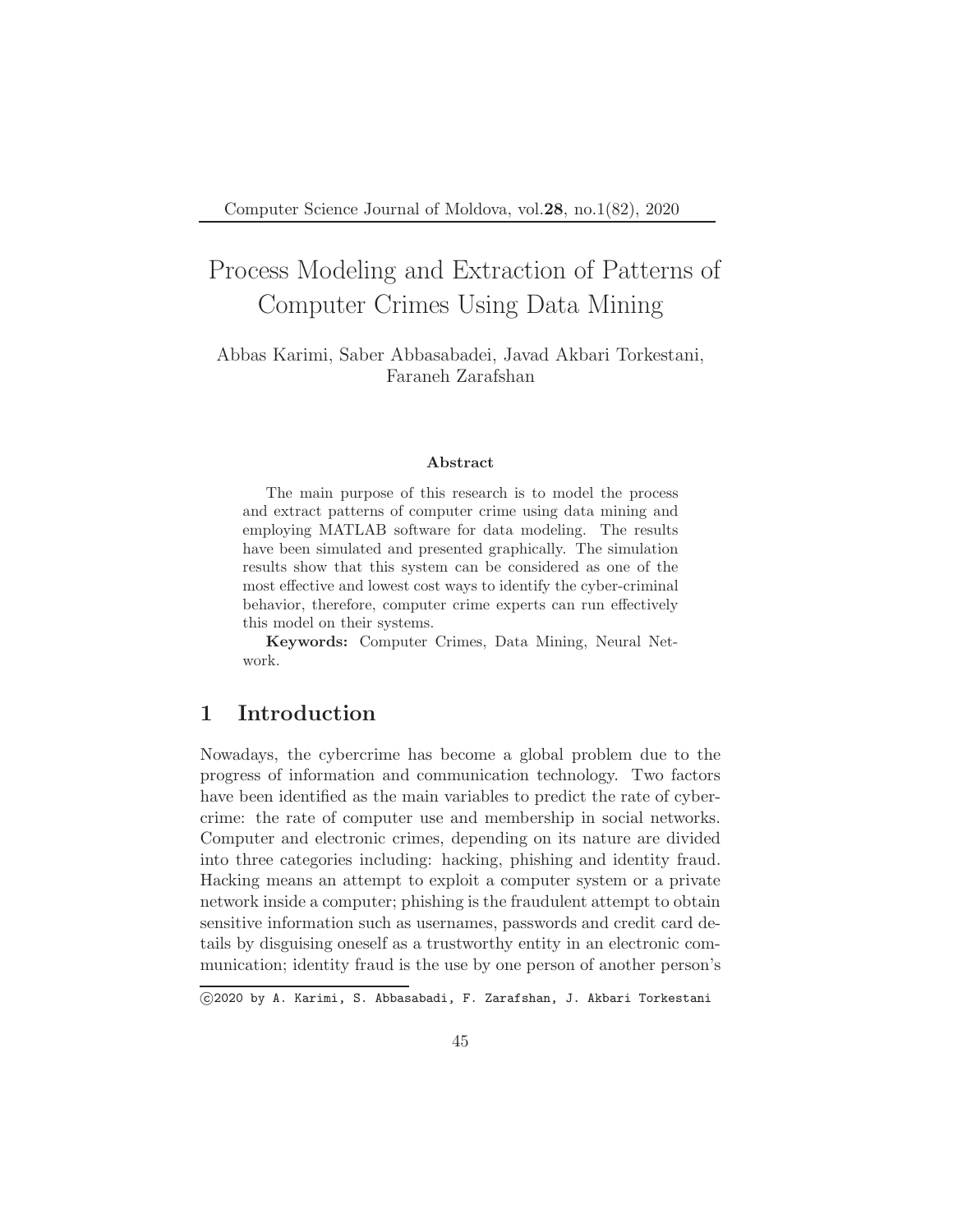personal information, without authorization and making huge profits from it [2]. Cybercrime analysis can be performed on the computer networks in different conditions. Analysis of cybercrime reports can be carried out in different conditions to identify quickly the offenders by police and preventing those by the detention of offenders and their mobile phones [3]. Abnormal traffic conditions in computer networks may mean that a computer has been hacked, and the sensitive information has been sent to an unauthorized destination, or existence of abnormalities in transactions data of credit cards may cause to hack the identifications and credit card. These problems can be solved by various methods of analyzing such crimes [4]. In the era of information and communication technology, many organizations, companies, etc. use databases for their commercial, educational and statistical affairs to make decisions and providing different reports for their managers, planners and researchers. These organizations use data mining (the quick and accurate discovery of information) for their scientific, technical and economic development. New techniques for data mining such as clustering, classification etc. can be used in various educational fields or other cases. Also, decision makers of the organizations employ the high-level data mining to introduce and analyze data. To develop the classification of computer crimes, one can use the models which are controlled by the machine learning algorithms such as the neural network, and these algorithms are applied in various processes of data mining, such as text mining [5]. Compression between the text mining process and other text processing techniques shows that the data mining algorithms are used for activities such as data collecting, preparing and extracting the knowledge and words required, improving the business value level, facilitating decision making process and also cost reduction. The data mining method can be used to identify the relationships among complicated data related to internet theft or violations of cyberspace laws using the existing databases and data mining algorithms. In the crime areas, the rate of crimes can be anticipated and prevented by more precise monitoring using the data mining algorithms. Generally, there is a functional category for implementing works in the field of crimes identification and their forecasting and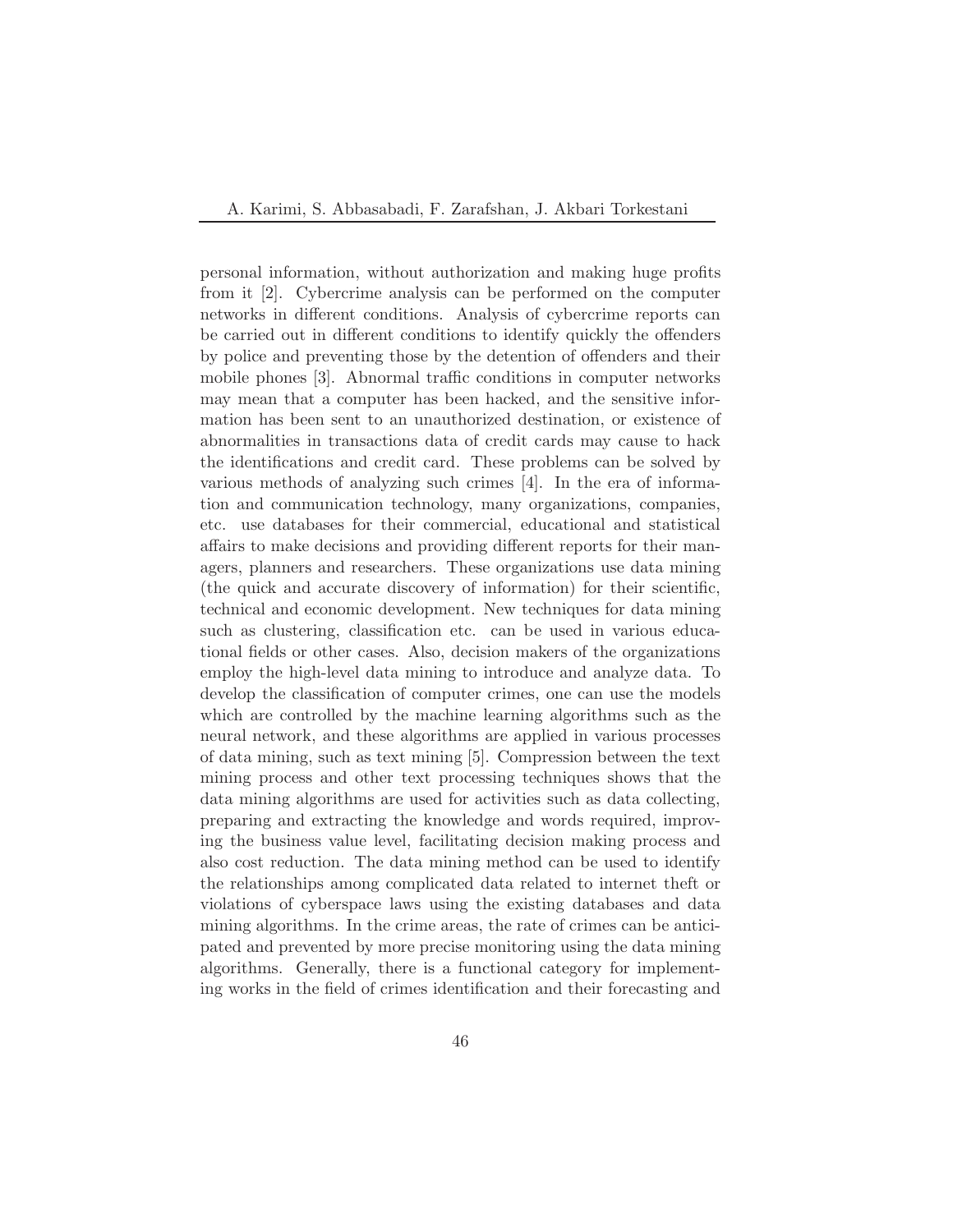preventing in this framework that are distinguished in terms of the application of data mining techniques. The data mining algorithms of crime analysis are used for creating a model from databases related to the crimes in this way. To create a model, at first, an algorithm must analyze a set of data to find a specific pattern and processes of implementing them; then one can use the results of this analysis by defining the characteristics of the extraction models. Finally, we need to know how to extract the patterns of computer crimes' occurrence using the data mining techniques.

#### 2 Literature

Sohrabi et al. stated that semi-supervised learning method is a proper performance that is used based on data mining algorithms such as support-vector machine for predicting the type of crime [6]. Javideh et al. expressed that it is assumed that the internet theft is lesser between the provinces; the information thefts were separately investigated in different provinces and then the outputs improved [7]. During a survey on computer crimes, Ghayom et al., found out that data mining has positive and negative aspects to explore the techniques of detecting computer crimes [8]. Caneppele et al. argue that internet development has changed the lifestyle and everyday activities of people and the violations have increased in the crime prevention strategies. The new process leads to consolidation of private security; and companies involve indirectly to collecting general data that can be used to study the computer crimes [9].

### 3 Materials and Methods

Systems that classify based on text mining have two input sets. The first one is a training set in which the data are in the specialized categories as a default and enter into the system with their classification structure; the system is trained based on them or some characteristics are provided by selecting and extracting them from the system.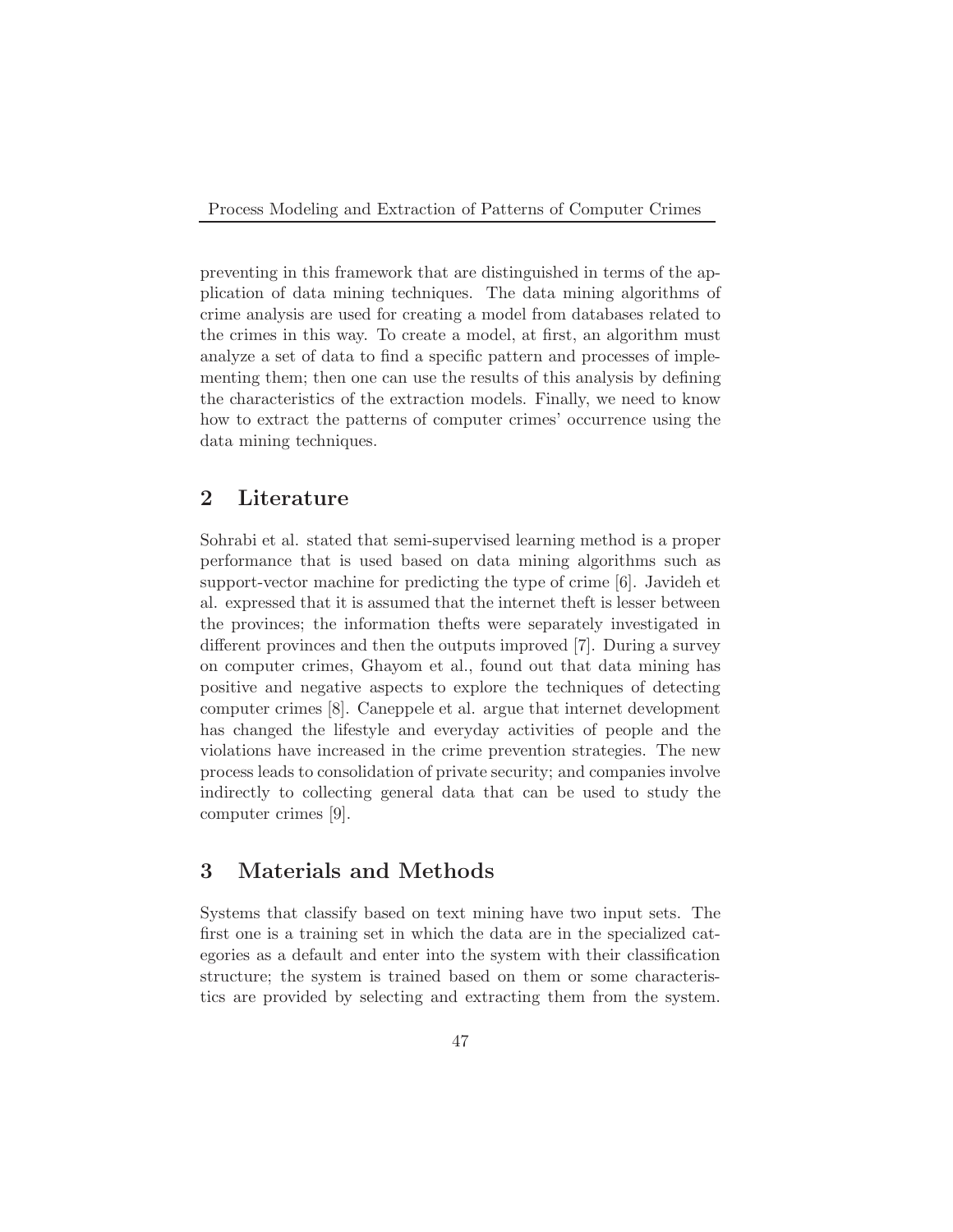

Figure 1. The process of text mining

The other set is the inputs that are entered into the system after the training stage to determine the category. Classification leads to the identification of characteristics that specify which group each case belongs to. This model can be used to understand existing words and to predict how any new model works. It is possible to classify specific words and keywords that are found through text mining to identify the extracted computer crimes by utilizing neural networks of Multilayer Perceptron (MLP) to obtain accurate conclusions from the patterns of these crimes, and deal with them. Support Vector Machine (SVM) can also provide accurate results. Finally, the extracted data or words from these methods are implemented with MATLAB software and the results are simulated and presented as a graph.

For finding the link between words and indexed documents and keywords  $(w)$  in the set of words, each word is associated with a subset, and each pair of words  $(W, W)$  is known as a rule of relationship. With this rule, for extracting the interested keywords from a set of words, first of all, the text will be read; the extra words deleted after processing and then the total number of document words will be counted one by one.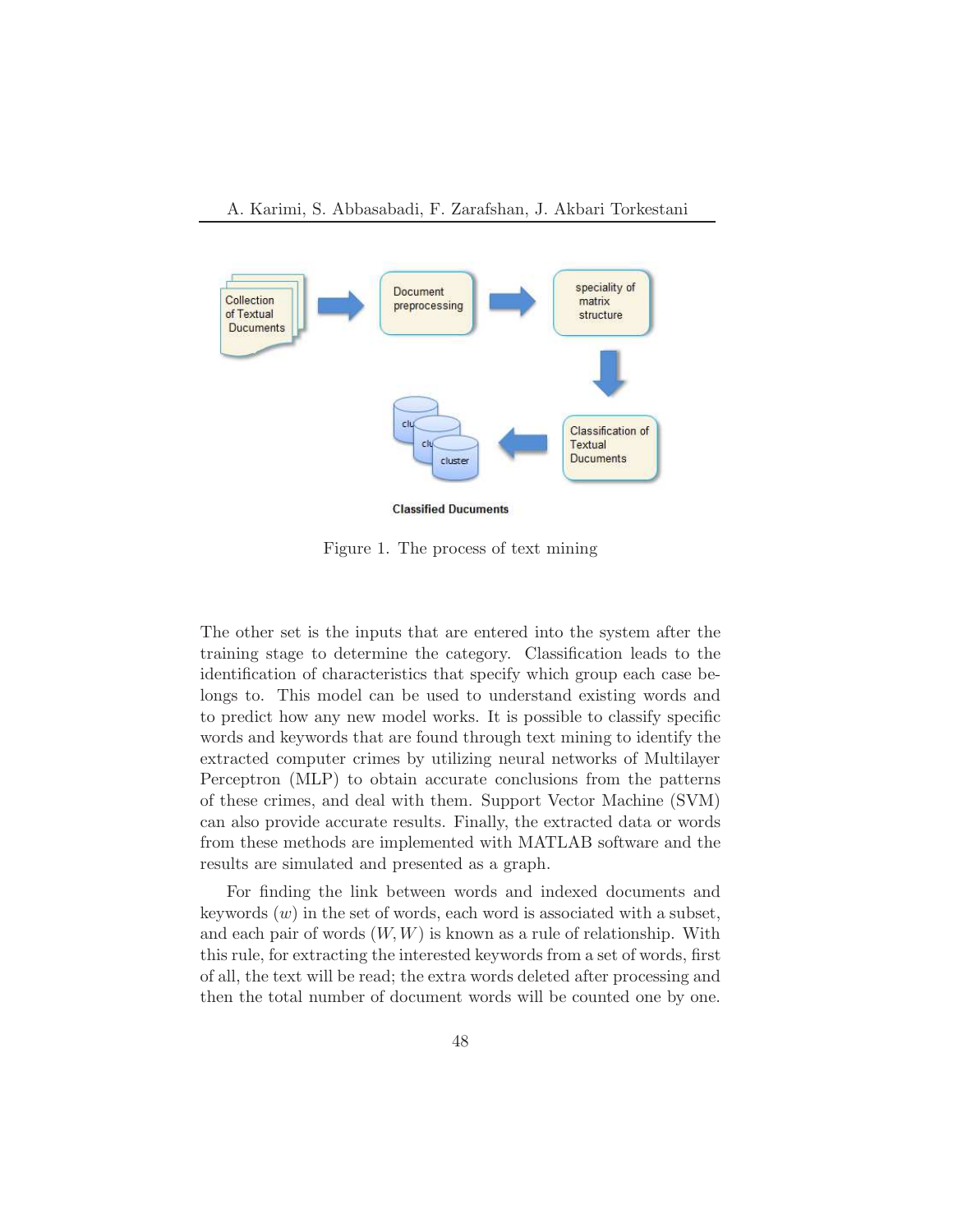The number of the remained words is also calculated after the removal of extra words to obtain the number of repetitions of each word. Then, the frequency value of the expression is calculated as follows:

$$
TF = \frac{T_w}{\sum w}.\tag{1}
$$

In this equation,  $T_w$  is the number of times a word is used in the set of words and  $\sum w$  is the total number of words in a document. According to the similarity rank of each word, they are put together in the same way as the following:

$$
WS(w_i, w_j) = \frac{S(w_i, w_j) - \min S}{\max S - \min S}.
$$
\n
$$
(2)
$$

In this equation,  $WS(w_i, w_j)$  indicates weighted similarity of  $w_j$ and  $w_i$ ,  $S(w_i, w_j)$  is the similarity number between the two words,  $minS$  shows the smallest similarity number between all of the similar word pairs,  $maxS$  is the largest similarity number between all the pair words. Therefore, this equation is computed for all of similar word pairs. At the next level, the reverse similarity rank will be computed to validation of the importance of each word. The Extra words are deleted and all computations are done again. The effect of a deleted word is defined by calculating the difference between the similarity of  $n$  and  $n-1$  words; its similarity rank is as follows:

$$
OS = OS(n-1) - OS(n). \tag{3}
$$

In this equation,  $OS$  indicates the overall similarity of words,  $n-1$ shows the previous word pair, and  $n$  is the current word pair.

#### 4 Classification through neural network

Neural networks have a less classification error rate than decision trees, but they also require more time to learn. The main problems in this network are the classification rules that are learned by a few ways in a set of educational data because the learning or training of the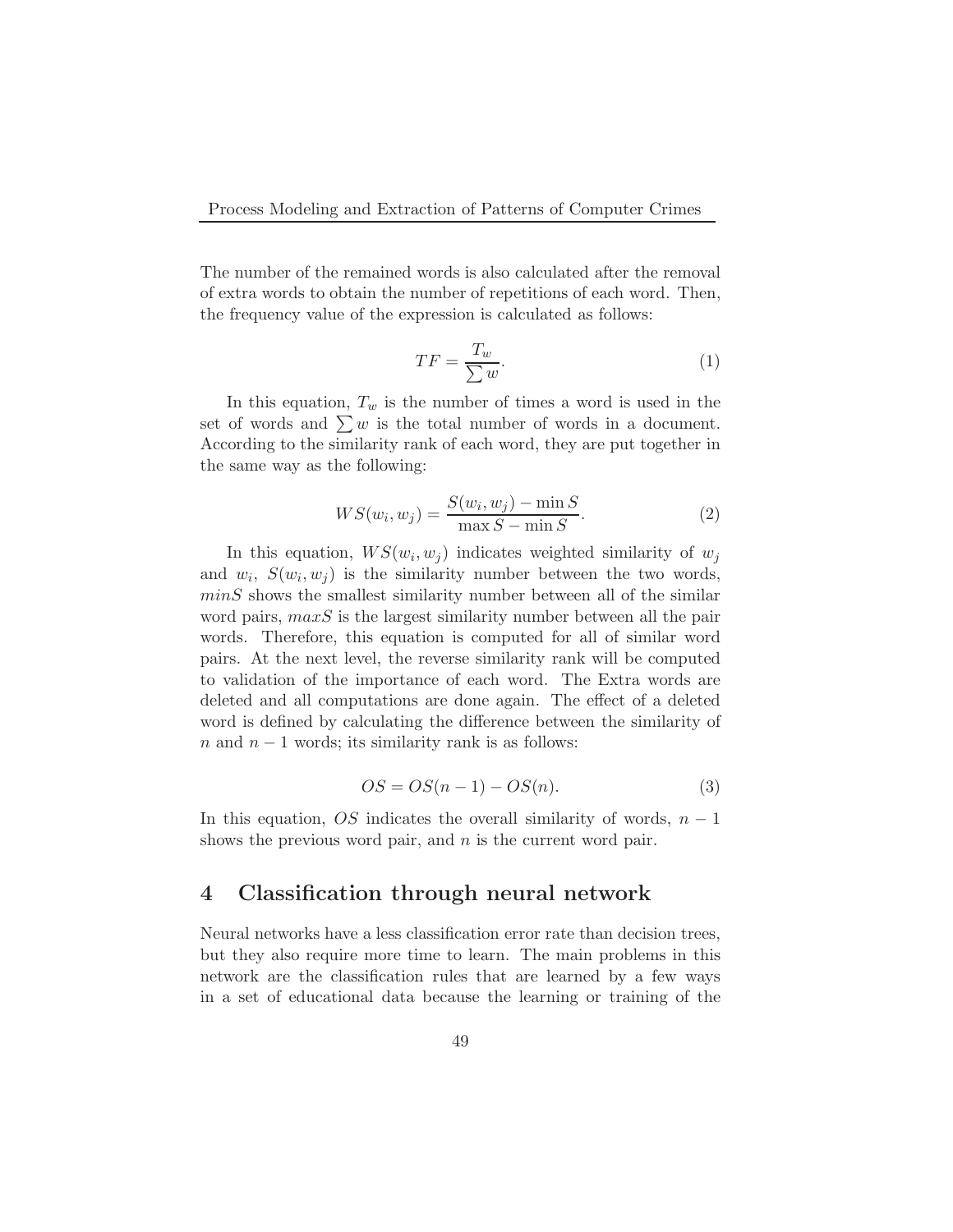neural networks require a long time for obtaining high classification accuracy. The active amount of nodes in the hidden layer is calculated by transferring the sum of the weight of the input values in nonlinear active function.  $w_i^m$  allows the weights to connect the input node to the hidden node m. The input pattern is  $x^i, i \in 1, 2, ..., k$  in which k is the number of word pairs in a set of words.

$$
g_{\theta}(A) = diag(\theta_1 \lambda_1, \dots \theta_m \lambda_n), \theta \in R^n,
$$
\n(4)

where  $f(.)$  is an active function

$$
f(x) : \delta(x) = \frac{e^x - e^{-x}}{e^x - e^{-x}}.
$$
 (5)

Active function of hidden nodes creates an active value range of hidden nodes. When the active value of all hidden nodes is computed, the  $\nu_p^m$ output calculation of the network for the input pair  $x_i$  is defined as follows:

$$
S_p^i = \sigma(\sum_{m=1}^h a^m \nu_p^m). \tag{6}
$$

That  $\nu_p^m$  is the connection weight between hidden node m and output node  $p$ , and  $h$  is the number of hidden nodes in the network.

In the neural network, the first input is multiplied by the relevant weight factor to communication line of that input. Then the same procedure is repeated for the second input and other ones. Finally, all the resulted values are added together in the target function:

$$
\sum_{i=1}^{n} w_i x_i = w_1 x_1 + w_2 x_2 + w_3 x_3 + w_4 x_4 + \dots + w_n x_n.
$$
 (7)

The sum of the above values must be compared with the threshold value of the interested neuron. In comparing the threshold, if the obtained sum is more than the threshold value, then the output of neurons would be 1, and if it is less than the threshold value, it would be zero.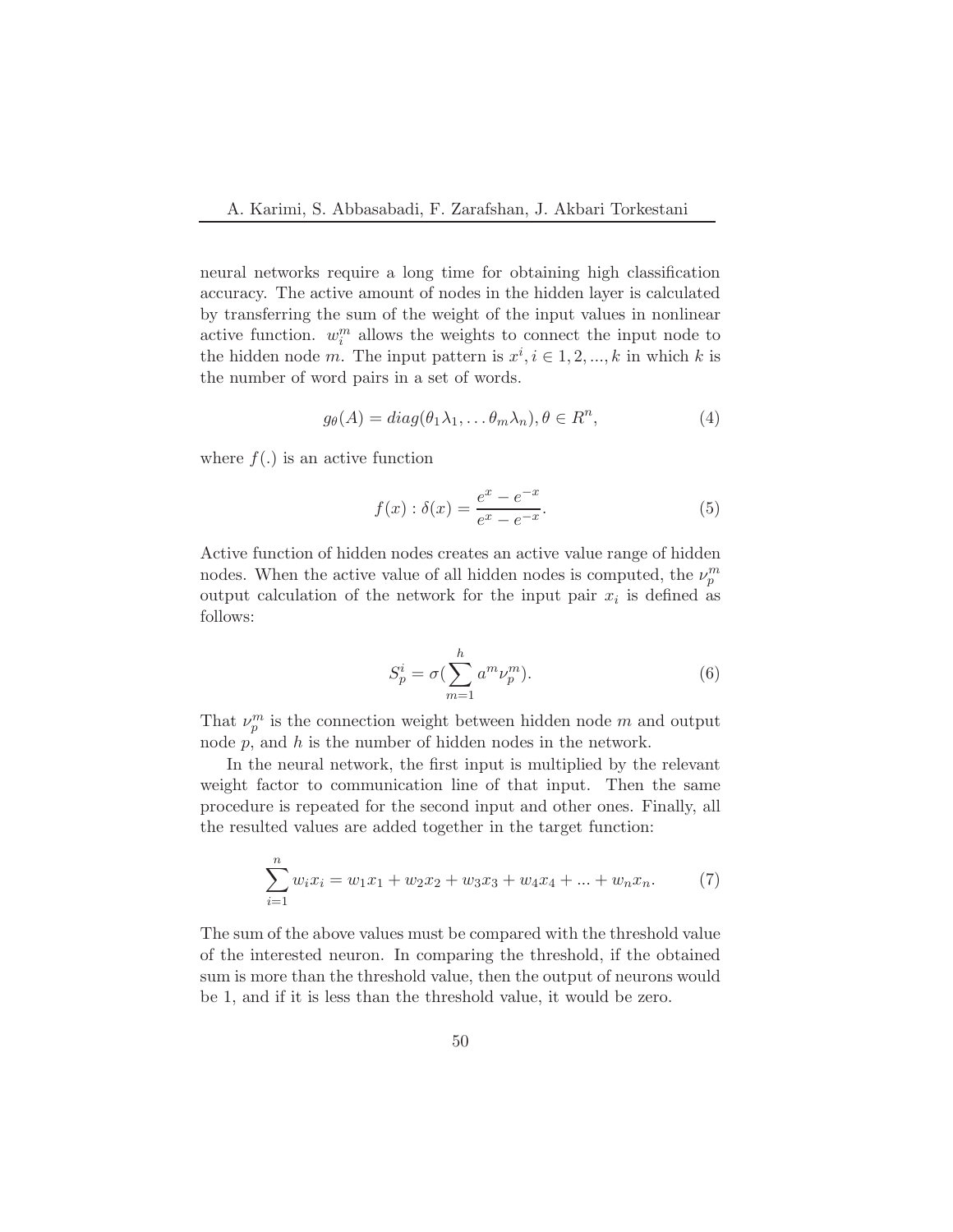| Test   | Learning | Type of hidden   | Type of Input | Layers | row  |
|--------|----------|------------------|---------------|--------|------|
| Error  | Error    | member-<br>laver | membership    | num-   |      |
|        |          | ship functions   | functions     | ber    |      |
| 37.605 | 40.504   |                  | tan sig       |        |      |
| 8.790  | 10.604   | Tan sig          | Tan sig       | 3      | $2*$ |
| 38.489 | 3.210    | Tan sig          | Tan sig       |        | 3    |
| 4.100  | 20.918   | Tan sig          | Tan sig       | 5      |      |
|        |          |                  |               |        |      |

Table 1. The values obtained for 5 neurons

#### 4.1 Simulation result for tan-sig membership function

The result of tan-sig membership function is shown in Table 2.

As it is shown in Table 1, the interested result (the lowest value for test and learning error) that was expected for the number of 5 neurons with constant membership function is obtained for a number of 3-layers. Figures of network view, performance and regression of network learning are shown in Figure 2, and charts are represented in Figures 3 and 4 respectively, and the corresponding row in Table 1 is shown by  $(*)$ .



Figure 2. Network view corresponding to the second row of Table 1

As it can be seen in the chart in Figure 3, the blue line represents the network learning, the green line is related to validation and the red line shows the network test. The software uses validation performance for the early stop to avoid over- fitting of the neural network. The next step in network validation is to create a regression chart that shows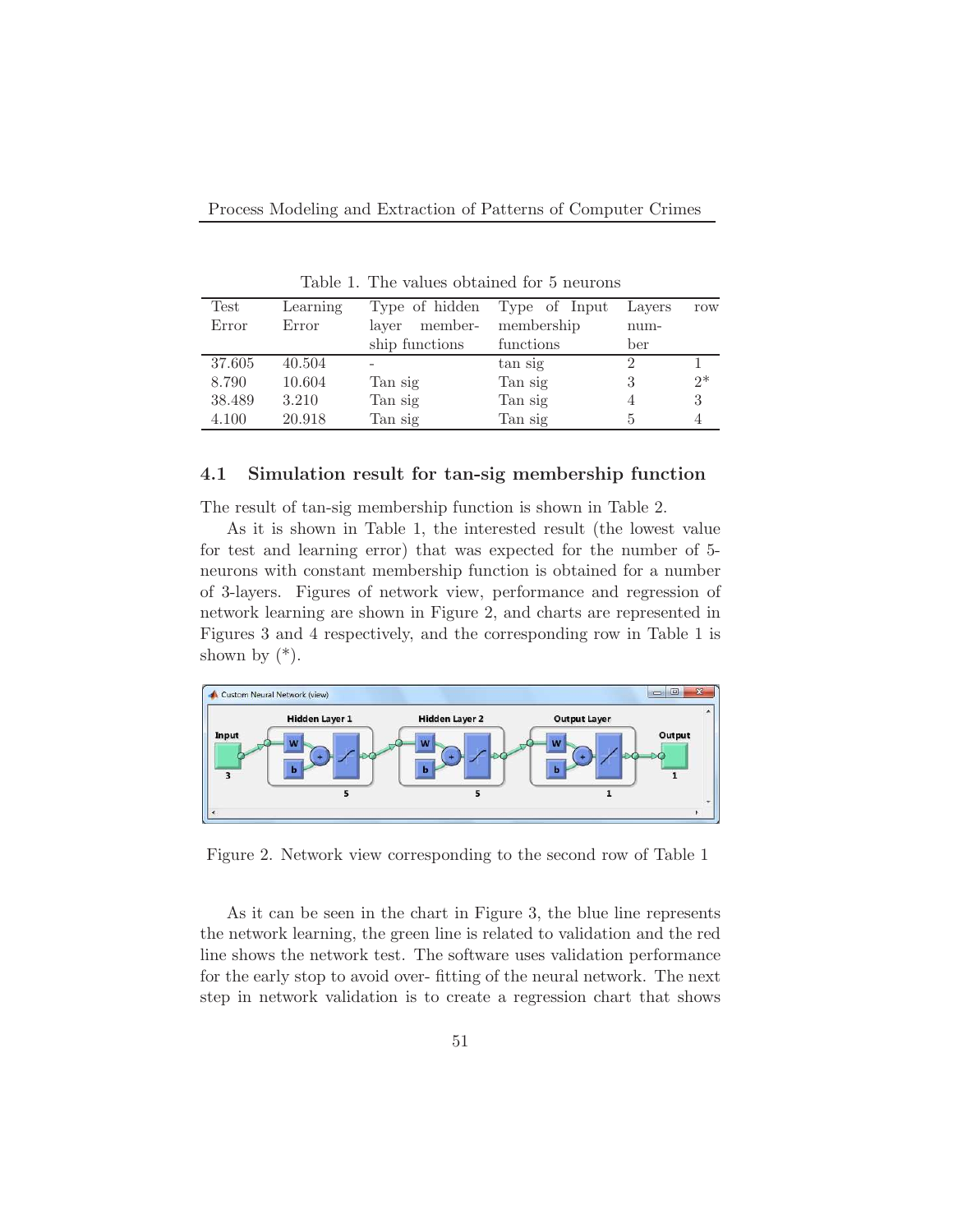

Figure 3. Network performance for the best output of Table 1 for the learning steps

the relationship between network outputs and goals. If the learning becomes complete, the network outputs and goals would be exactly equal, but the relation between these two would be rarely completed in learning phase. Three axes with charts in Figure 4 provide learning data, validation and test. The cutoff line in each axis shows the best result (output=goals). The continuous line represents the best linear fit of regression between the outputs and goals. The value of R shows the relation between the outputs and goals. If  $R = 1$ , it indicates the exact linear relationship between the outputs and goals. If R is close to zero, then there will be no linear relationship between the outputs and goals. In this figure learning data and validation are compatible. The results of the test also indicate that the values of R are greater than 0.9.

Table 2 shows the best result for the number of 7 neurons with constant membership function for the obtained number of 3 layers, and the performance chart for the network learning is shown in Figure 4.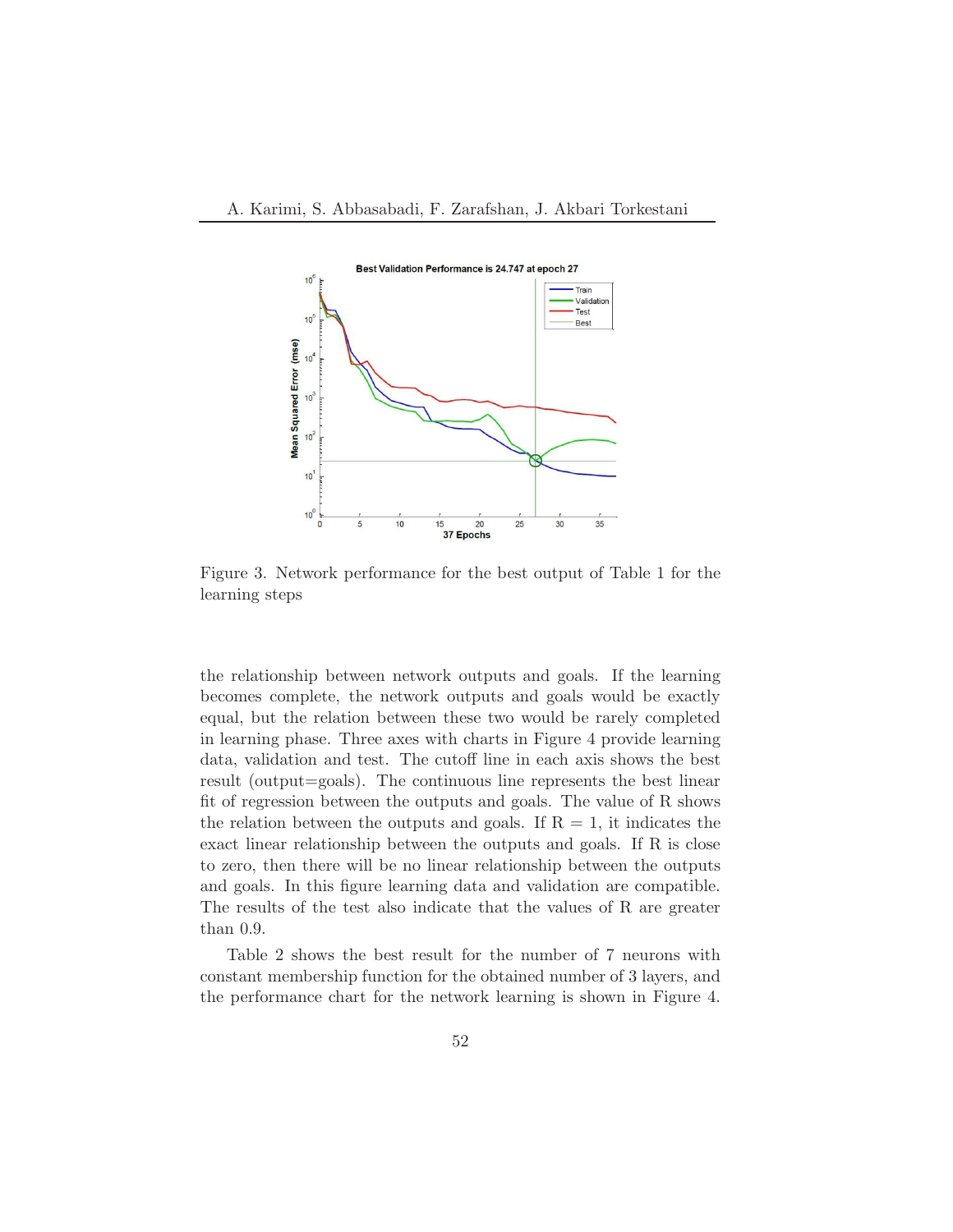

Figure 4. The network performance for the best output of Table 1 for the learning steps

Table 2. The values obtained for 7 neurons

| Test    | Learning |                  | Type of hidden Type of Input | Layers                      | row  |
|---------|----------|------------------|------------------------------|-----------------------------|------|
| Error   | Error    | member-<br>laver | membership                   | $num-$                      |      |
|         |          | ship functions   | functions                    | ber                         |      |
| 10.203  | 15.942   |                  | Tan sig                      | $\mathcal{D}_{\mathcal{L}}$ |      |
| 0.982   | 1.780    | Tan sig          | Tan sig                      | 3                           | $2*$ |
| 137.215 | 61.536   | Tan sig          | Tan sig                      |                             | 3    |
| 50.160  | 119.480  | Tan sig          | Tan sig                      | 5                           |      |
|         |          |                  |                              |                             |      |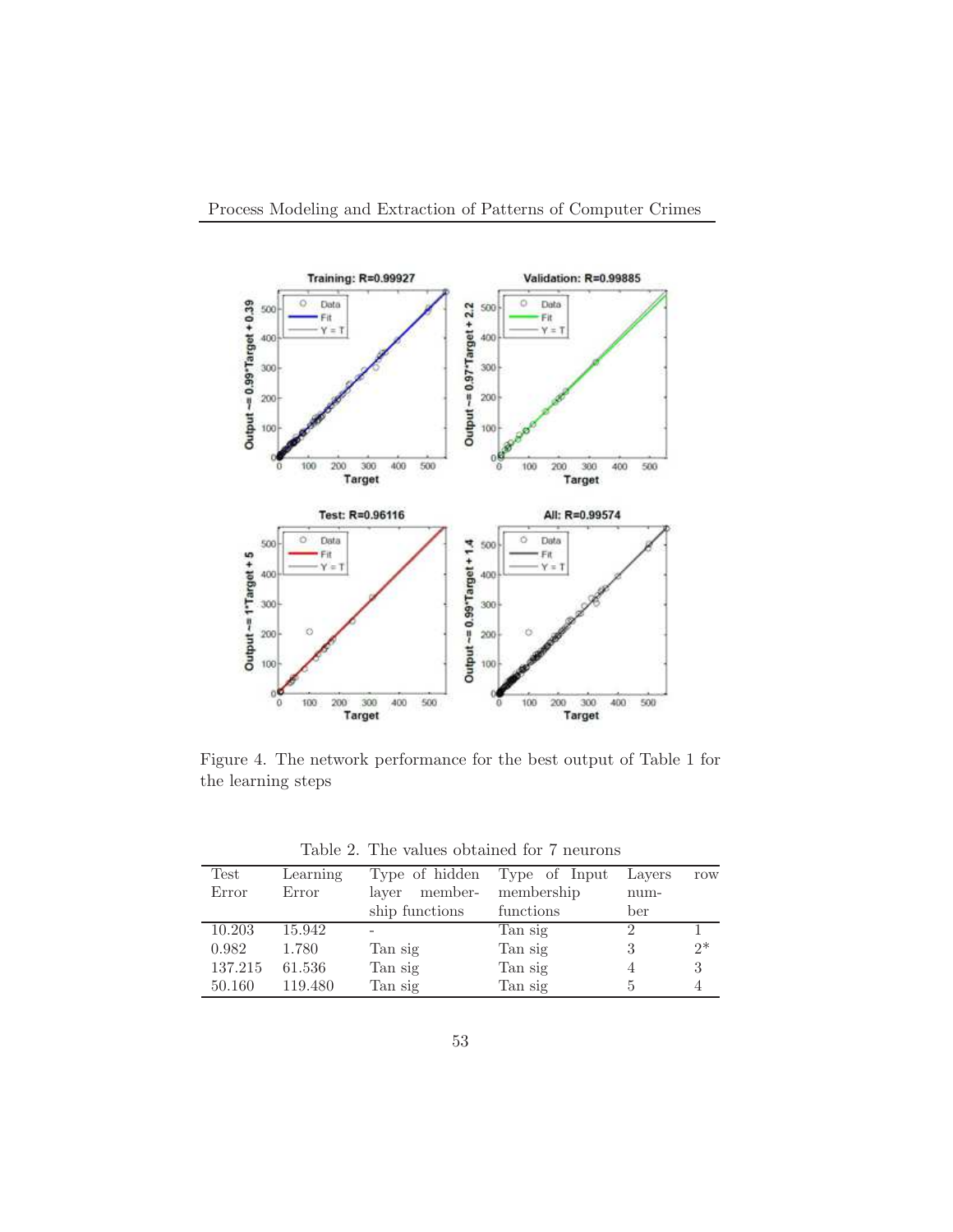

Figure 5. Network performance for the best output of Table 2 for the learning steps

Figure 3 represents the best validation performance that is equal to 0.248 in the 11th period, which is an appropriate value, and it is also clear that the training process has stopped in the 21st period. In Figure 5, R has a high value, and among the four axes, the R value of the test mode is lower than the others.

## 5 Results and comparing them with those of other researches

In the previous studies, various methods such as conducting a survey on learning with monitoring and learning techniques about criminal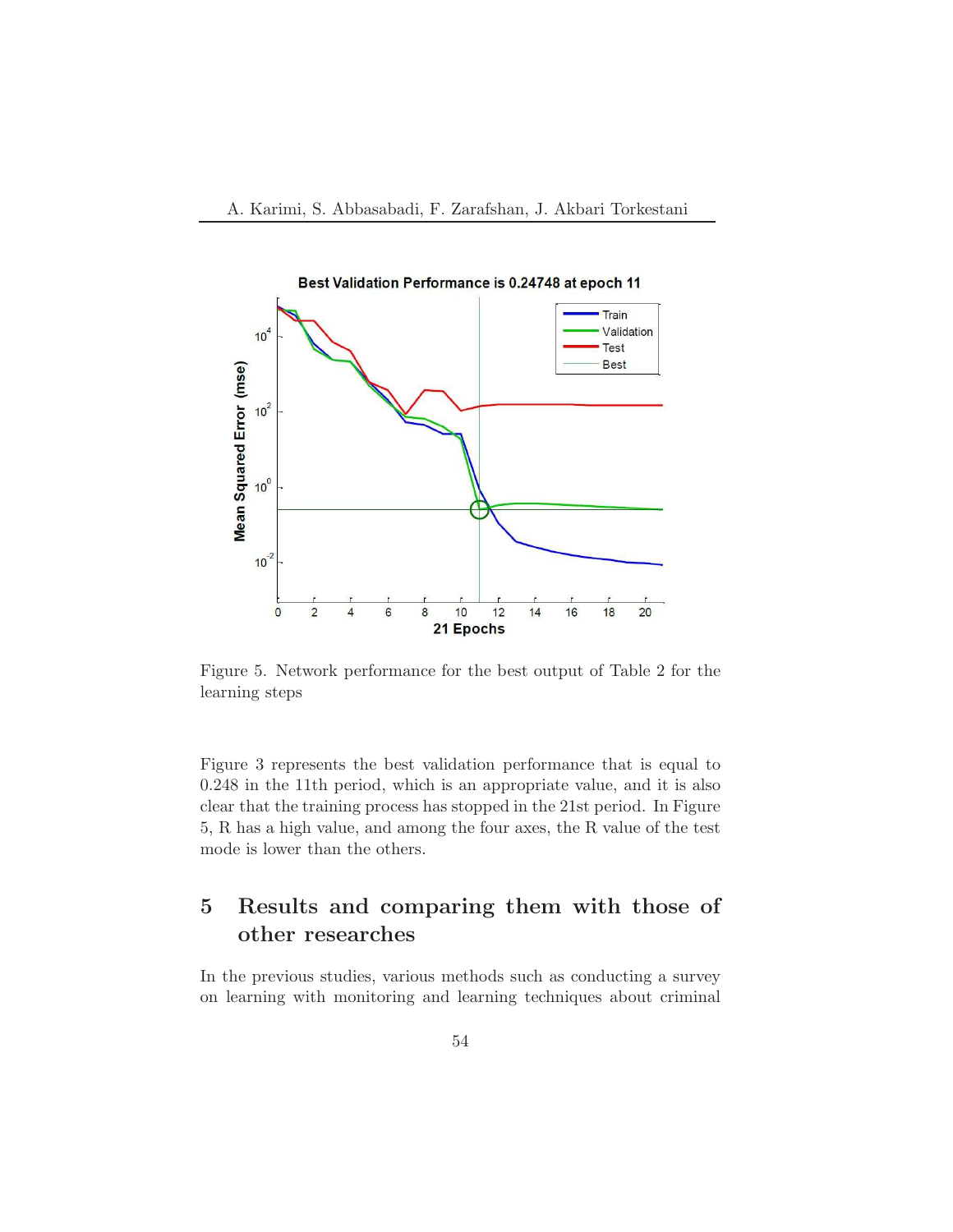identification and the use of machine learning methods, including stepwise regression, penalty method and random forests were used to create predictive models of violent crimes, and data mining was used to investigate and detect crimes. In the present study, in order to investigate and detect crimes, the intelligent methods of the neural network and modeling in MATLAB software have been used. The results of this study show that the gap between the theory and the implementation must be reduced, especially in the police area, in order to use artificial neural networks, where cybercrime is directly related to the increase of the crime in society. Cybercrimes lead to increase of the financial, psychological, cultural, social, political, and security damages.

This research can be very valuable and practical, since it has described the applied evidences using artificial intelligence in the field of cybercrime. The method used in this study, in addition to identifying crimes, saves lives, property, privacy, and security of human beings by identifying and detecting attacks and cybercrimes as well as reducing the possibility of committing such crimes by the offenders and consequently, reducing the damage of these violations. The used method in this research is most effective because of a low cost and has an optimal output.

### 6 Findings and Suggestions

- 1. It will be possible to implement this research as a software package for cybercrime detection systems in the future.
- 2. This research can be a background to design and produce online cybercrime recognition software in the future and can be used in the same way for other software that is used in cyber police centers employing artificial neural networks and special development programming techniques for detection of cybercrime in police stations.
- 3. The information and documentation of this research on cybercrime and analyzing it from various aspects is the basis of future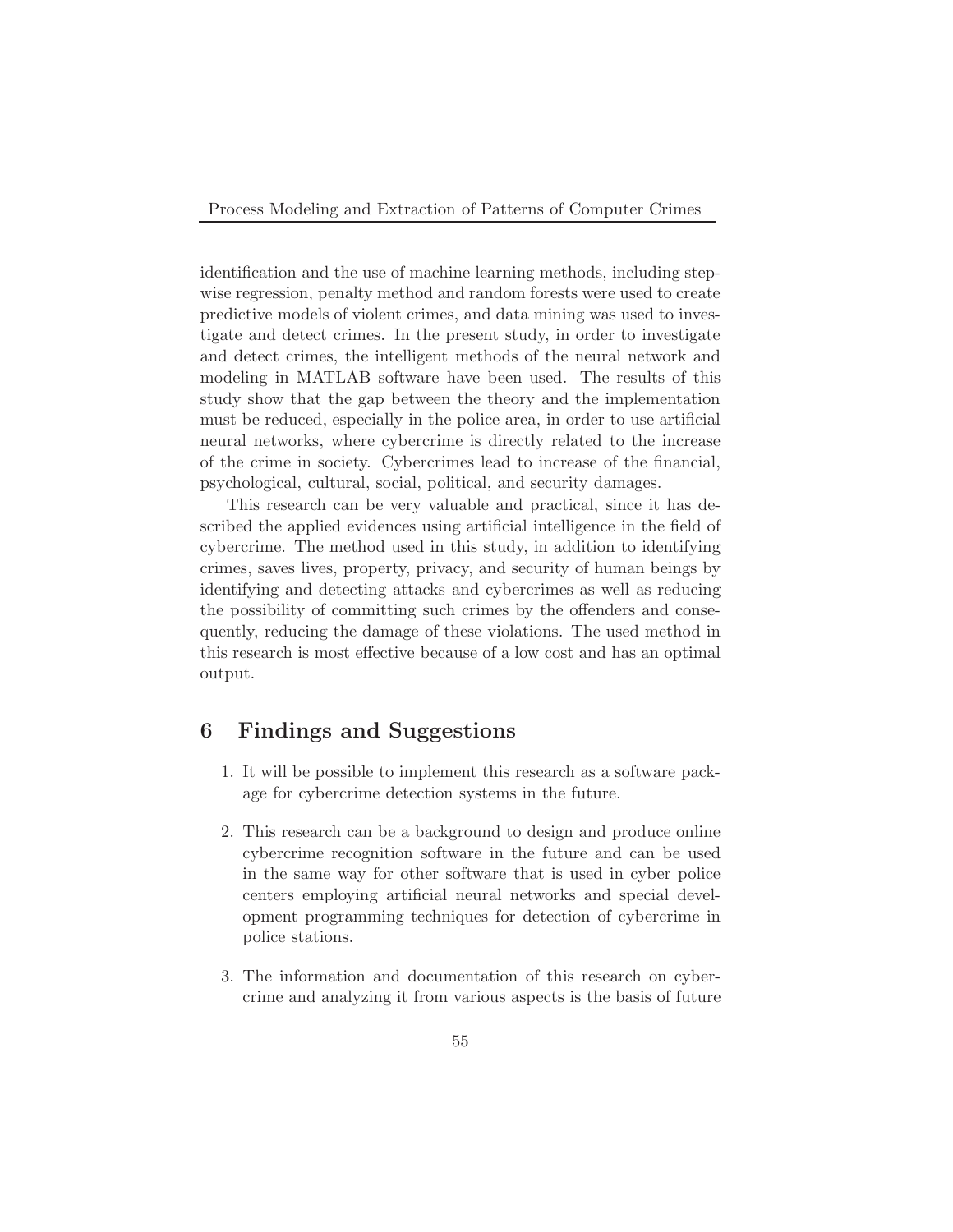works of researchers in the law and psychology sciences on cyber criminology.

- 4. Using the results of this study, one can conclude a combination of which types of the cybercrime cause more cost and damage, and as a result, the legislator can punish more those who commit a combination of several specific violations.
- 5. Server data and systems of some organizations and corporations and cybercrime cases have been studied and documented. The results showed that:
	- Most cyber-attacks in organizations involve infiltrating office websites and intranet attacks
	- The largest cluster in terms of crime similarities is a cluster, which is used by criminals for their criminal acts using phishing techniques.
- 6. This system can be considered as one of the most effective and lowest cost ways to identify the cyber-criminal behavior, therefore, computer crime experts can run effectively this model on their systems.
- 7. The statistical and social studies of this research can be useful for scholars and researchers in this field. In another word, they can use these data in writing their future theses and articles on the psychology of the cybercrime.

## References

[1] M. Delshad, B. Tudeh Za'im, and E. Rastegar, "Computer crime analysis using artificial intelligence methods and data mining for pre-trial crime," Computer and Information Technology, vol. 24, pp. 12, 2018. (in Farsi)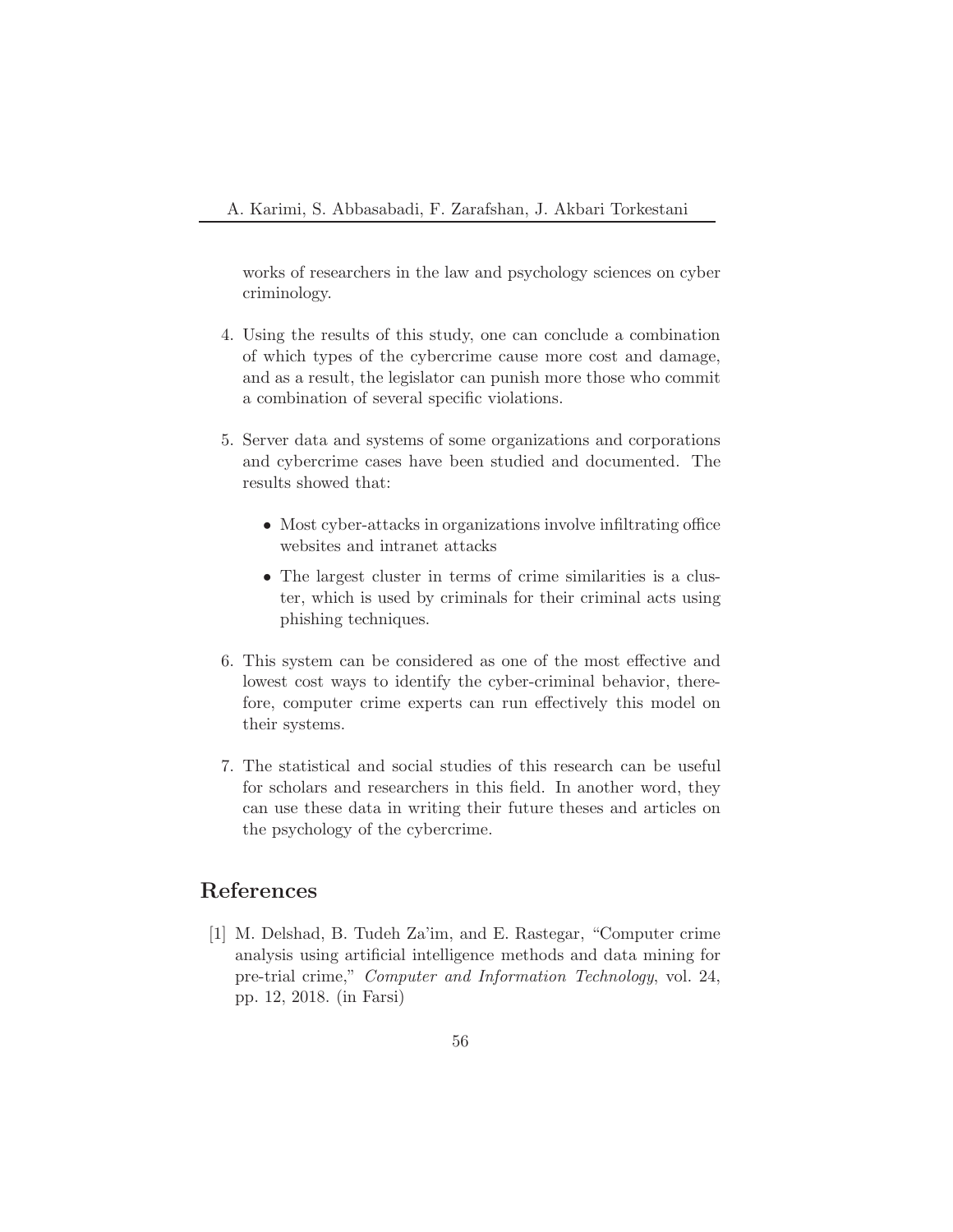- [2] M. Jantani, "Investigation and identification of the proposed algorithm in the case of electronic crimes on the website of the national court of justice computation," pp. 5–77, 2018. (in Farsi)
- [3] D. K. Tayal, A. Jain, S. Arora, S. Agarwal, T. Gupta, and N. Tyagi, "Crime detection and criminal identification in india using data mining techniques," AI  $\mathcal{B}$  SOCIETY, vol. 30, no. 1, pp. 117–127, apr 2014. (in Farsi)
- [4] Shiju Sathyadevan, Devan M. S, and Surya Gangadharan S., "Crime analysis and prediction using data mining," in 2014 First International Conference on Networks & Soft Computing (ICNSC2014), (Guntur, India), IEEE, aug 2014, pp. 406–412. DOI: 10.1109/cnsc.2014.6906719. Available: https://doi.org/10.1109%2Fcnsc.2014.6906719. (in Farsi)
- [5] S. M. A. M. Gadal and R. A. Mokhtar, "Anomaly detection approach using hybrid algorithm of data mining technique," in 2017 International Conference on Communication, Control, Computing and Electronics Engineering (ICCCCEE), (Khartoum), IEEE, jan 2017, pp. 1–6. DOI: 10.1109/iccccee.2017.7867661. Available: https://doi.org/10.1109%2Ficcccee.2017.7867661. (in Farsi)
- [6] B. Sohrabi, I. R. Vanani, and E. Abedin, "Human resources management and information systems trend analysis using text clustering," International Journal of Human Capital and Information Technology Professionals, vol. 9, no. 3, pp. 1–24, jul 2018. DOI: 10.4018/ijhcitp.2018070101. Available: https://doi.org/10.4018%2Fijhcitp.2018070101. (in Farsi)
- [7] B. M. Mustafa Javideh, Einollah Khanjari, "Suggesting models for intelligent identification of burglars using local and behavioral information," in International Congress on Innovation in Engineering and Technology Development, 2017, pp. 6–7. (in Farsi)
- [8] M. Ghayom, B. Pes, and S. Serusi,"Data mining for detecting bitcoin ponzi schemes," in 2018 Crypto Valley Conference on